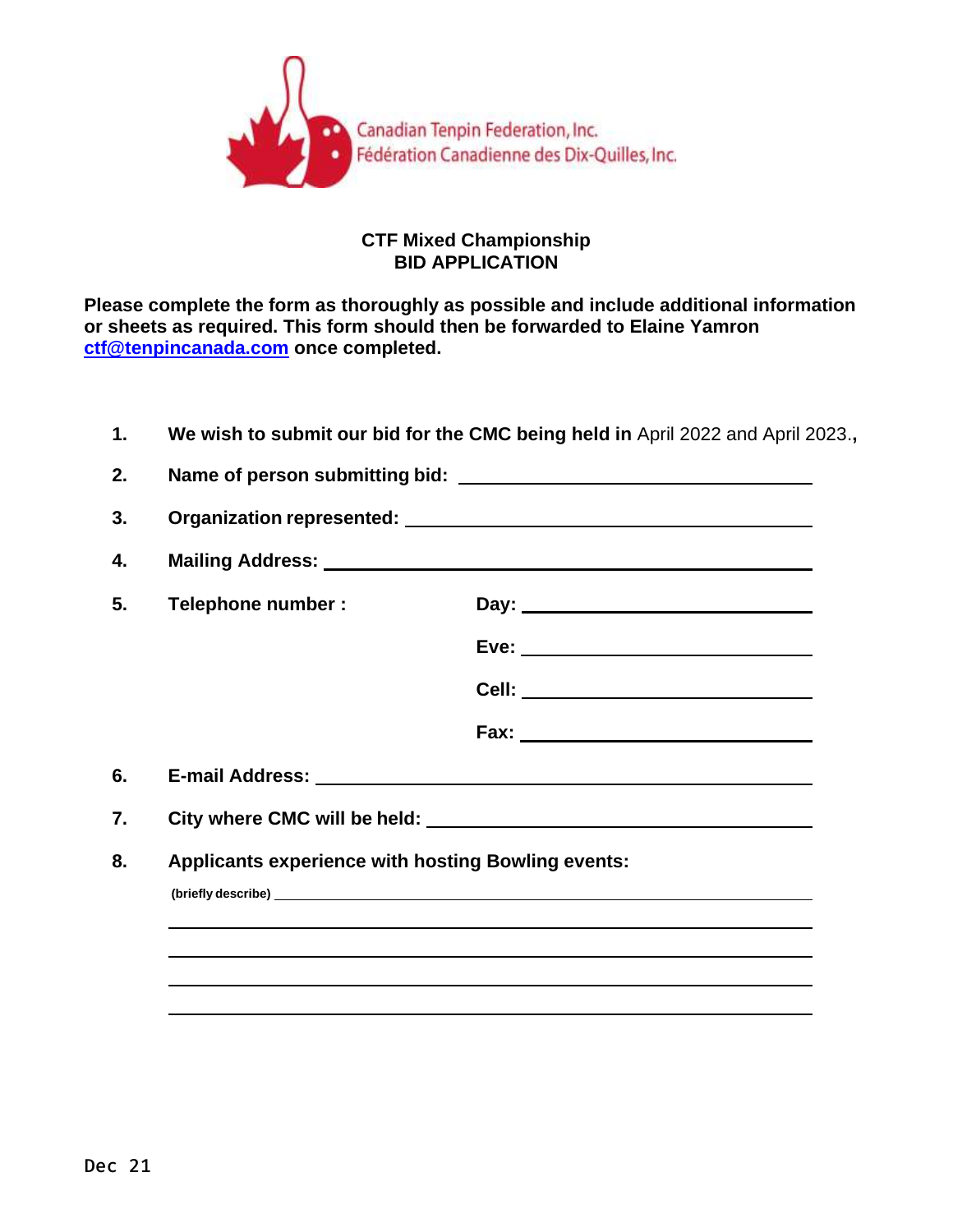

## **Bowling Centre Worksheet**

| Bowling Centre Address:<br><u>Bowling Centre Address:</u>                                                                                     |
|-----------------------------------------------------------------------------------------------------------------------------------------------|
| City: City:                                                                                                                                   |
|                                                                                                                                               |
| Postal Code: _______________________________Telephone: _________________________                                                              |
|                                                                                                                                               |
| Bowling centre agrees to create flexible scheduling to accommodate the tournament<br>which may include canceling or rescheduling league play. |
| YES    <br>$NO$ $\Box$                                                                                                                        |
| Number of lanes:<br><u> </u><br>Brand of Pinsetters: ______________                                                                           |
|                                                                                                                                               |
|                                                                                                                                               |
|                                                                                                                                               |
| Last date of resurfacing and/or installation: __________________________________                                                              |
| <b>Compatible with Lexar Software:</b>                                                                                                        |
| PA system has the following: Cordless microphone   LCD Player<br><b>Cassette Player</b><br><b>VCR</b><br>Other:                               |